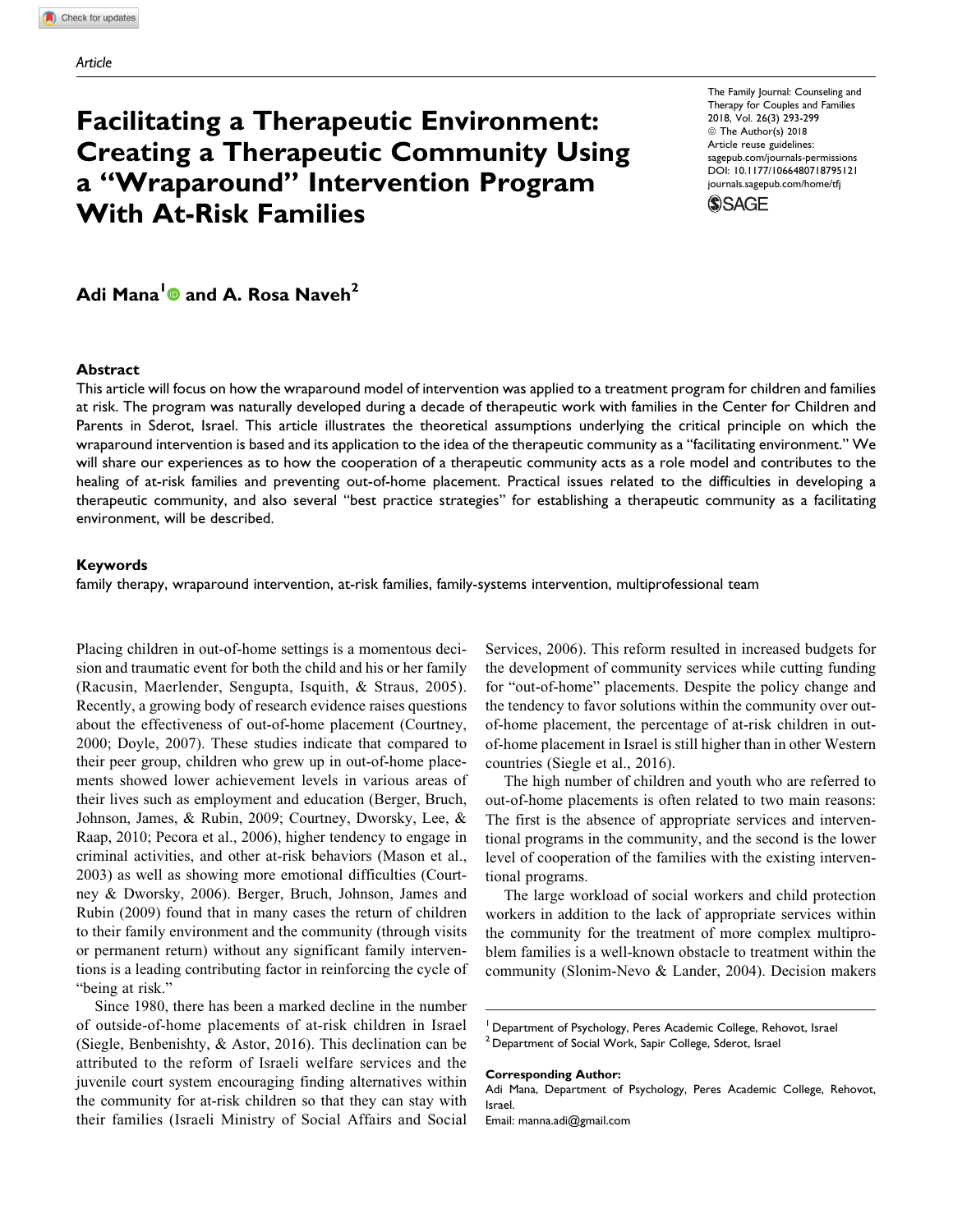often prefer resorting to the solution of out-of-home placement for at-risk children as a way of protecting the child as well as alleviating the burden of responsibility placed on them and the parents (Siegle et al., 2016). As a result, the social services operate under the assumption that the solutions available in the community do not provide adequate protection for at-risk children (Slonim-Nevo & Lander, 2004).

Social workers often feel frustrated by the tendency of highrisk families to resist available solutions within the community because they want to avoid cooperation with social services due to the negative connotations it has for them. "Cooperation" is very crucial in that it is one of the major influencing factors when deciding on out-of-home placement as an option. When a parent is perceived as cooperating with the welfare authorities, there is more of a tendency to see the parent as being able to provide his or her children with what they need (Davidson-Arad, 2001). Therefore, it seems that before suggesting any community care program it is essential to understand this resistance.

There are many reasons for the lack of cooperation. We would like to focus on two main factors. The first relates to differences in interpretations of the problem and the intervention goals. In many cases of parental neglect, there is a "clash" between the perception of the parents and the perception of social services as to what defines a "good parent." Parents often feel that loving their children is enough and "doing the best they can" qualifies them as good parents. This is especially true in cases where there is no purposeful intent to harm their children. The conflict between the parents and the welfare worker often raises ethical questions about the limits of the authority and the degree of involvement of welfare workers in a family's life (Slonim-Nevo & Lander, 2004). This situation can potentially create an ongoing conflict around cultural perspectives, values, and ideas about parenting and directly interferes with the possibility of building cooperation and a productive working relationship between the parents and the welfare department.

The second factor that inhibits cooperation is the ability to create mutual trust. Trust develops out of an ongoing process of cooperation between the social worker and the parents. There is a delicate ongoing interaction between these two elements in the relationship between the parents and the social worker. Sometimes, the social worker who is entrusted with the welfare of the child may have difficulty in respecting the point of view of the parents. The worker may perhaps perceive the parents as neglectful and endangering their children which evokes "rescue fantasies" which lead to a desire to rescue the children from their "harmful" parents. Parents, in turn, can experience the social worker as having the power to harm them by removing their children from home (Pecora et al., 2014).

Unconscious processes often influence the contact between the parents and welfare authorities and prevent the possibility of the social welfare team in providing the "holding" function for the "family at risk." Some parents had experiences with the welfare department as children, and as a result, they see themselves as continuing to be victimized by the system. The parents' experience of powerlessness and inferiority is increased in cases of economic dependence on the welfare system in that the welfare services are experienced as being powerful and aggressive (Pecora et al., 2014). According to P. Walker (2013), many abusive and neglectful parents fit the diagnosis of complex post-traumatic stress disorder (CPTSD) as a result of unprocessed childhood traumas that have occurred and affected the process of their development as parents. In cases of CPTSD, certain stimuli can trigger traumatic reactions (anger and aggression) and "emotional flashbacks" to seemingly benign situations. For example, there may be a heightened sensitivity to the tone of voice used as well as the quality and quantity of eye contact. These reactions, for example, may occur in a formal therapeutic team meeting when the parenting problems are discussed and evaluated. This might be an unbearable situation which can arouse old childhood feelings of being belittled and rejected. The responses of the parents can be perceived by the professional staff as further validating the idea that the parents are inadequate and abusive. In most cases, the parent is unaware of how his or her reactions are the result of his or her childhood traumas. As a result, his or her feelings are perceived as being directly related to his or her current experience. In most cases, the professional workers also do not link these reactions to CPSTD. A vicious cycle can be created by the process that the more the parents feel belittled their responses will be perceived as abusive. This negative cycle may escalate in cases where the parents and the welfare staff become engaged in an emotional storm which includes splitting and projective identification. These power struggles increase distrust and prevent the possibility of cooperation taking place (Pecora et al., 2014; Slonim-Nevo & Lander, 2004).

It is important to be aware of the potential factors that can interfere with the family's ability to benefit from the community care program. Since these factors are sometimes unconscious, there needs to be a constant ongoing self-evaluation process of the professional team as opposed to defining the parents as uncooperative ("be aware" as opposed to "beware").

## Community Care Programs

Many intervention programs have been developed for at-risk children who remain in the community. Many of them are based on the wraparound concept, which is a systemic approach, which includes adapting solutions to the particular needs of the family, relying on a variety of services in the community, as well as addressing the various contexts in which the child lives and belongs (Malysiak, 1998; VanDenBerg, Bruns, & Burchard, 2003). As a result of the fact that these programs are tailor-made to fit each, family, and community, a variety of programs were developed.

The evidence from various Western countries indicates that the involvement of the family and the child in the process of intervention contributes to the success of the therapeutic goals and strengthens a sense of optimism, a sense of control, social support, and the ability to cope (Walker  $\&$  Schutte, 2005). Wraparound programs with at-risk youth showed a decline in behavior problems and crime as well as an improvement of overall school functioning (Browne, Puente-Duran, Shlonsky,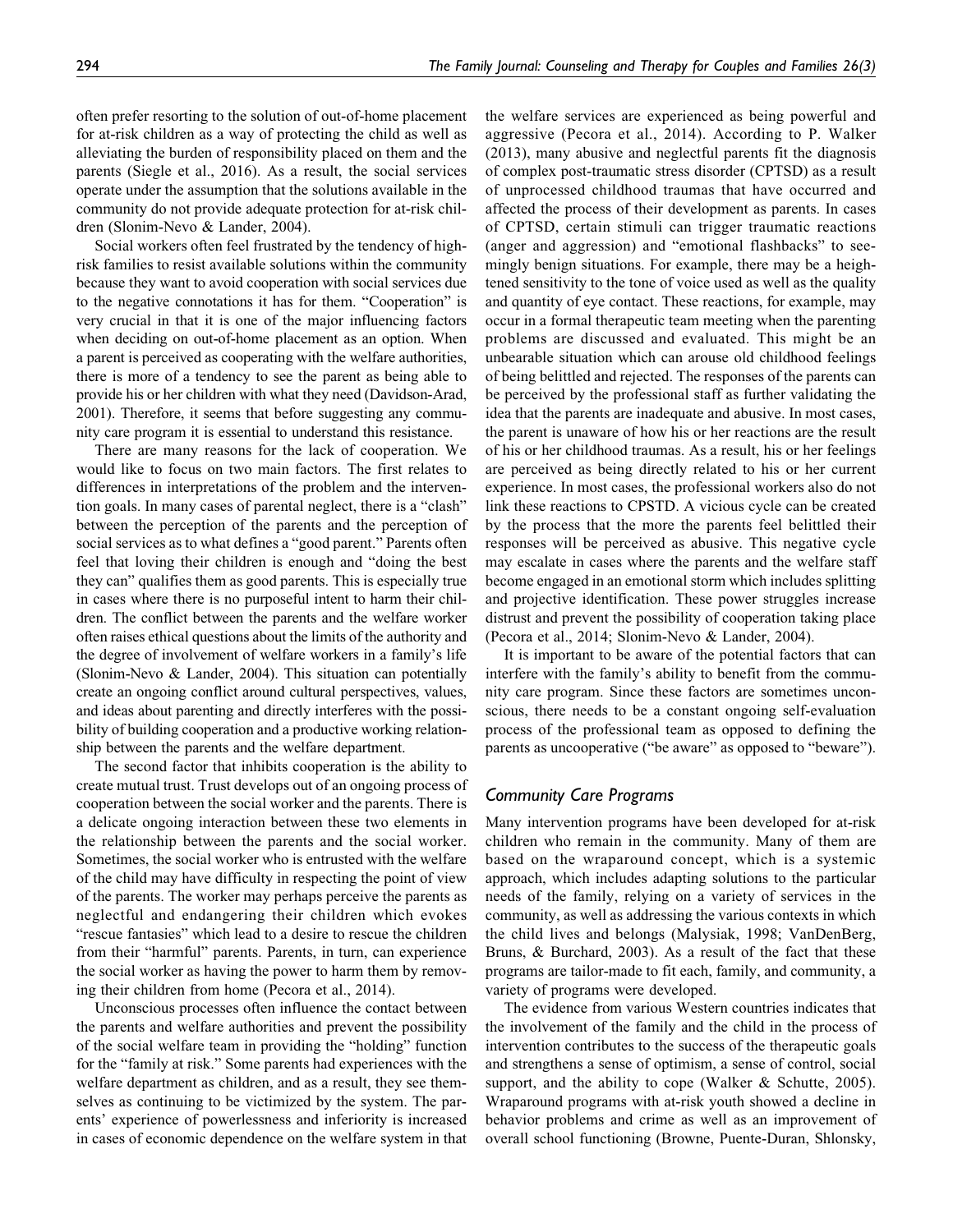Thabane, & Verticchio, 2014; Bruns et al., 2010; Suter & Bruns, 2009; Walker, 2006).

However, Walter and Petr (2011) argue that more knowledge is needed about "best practice strategies" for wraparound interventions and their effectiveness. This article aims to shed light on a central component of wraparound intervention: creating a therapeutic community of a multiprofessional team. We suggest theoretical concepts and practical strategies that describe how an effective therapeutic community can contribute to the healing of at-risk families.

#### The Social Context of the Wraparound Intervention

The process of creating a therapeutic community using the wraparound concept as an intervention, as presented in this article, evolved in an ongoing process of trial and error over a period of 14 years of family therapy with many at-risk families from multicultural backgrounds in the Center for Children and Parents in Sderot, Israel. The center in Sderot was established in 2001 by the Israeli Ministry of Social Affairs as a part of a more extensive network of community treatment centers as an intervention that would prevent out-of-home placement. The center in Sderot has its own uniqueness in that the population of Sderot is multicultural and consists mainly of immigrants from various countries. In addition, Sderot is located near the border with Gaza. The year of the founding of the center also marked the beginning of an unstable and stressful period of more than 8 years of wars and barrages of missiles that fell onto the city. Many residents of Sderot began to suffer from PTSD symptoms due to the constant threat of impending attacks and frequent warning sirens (Diamond, Lipsitz, Fajerman, & Rozenblat, 2010). This stress only added to the already existing difficulties of children and at-risk families who were suffering from difficulties related to financial problems and symptoms related to unsuccessful immigration. There were also a high percentage of single-parent families, victims of domestic violence, and families with children with disabilities.

According to the policy established by the Ministry of Social Affairs, high-risk children from ages 5–12 and their families can be referred for a family treatment in the center. As stated earlier, the vision was to create a comprehensive treatment center as a means to avoid automatic consideration for out-of-home placement and to provide family therapy within the community (to learn more about the unique family therapy intervention; see Eisenstein-Naveh, 2001, 2003). The treatment took into consideration each family's needs as well as the creation of cooperation between services within the community and included the establishment of a multiprofessional and interdisciplinary team consisting of the social worker of the family, the family therapists, school staff (e.g., teacher, school psychologist), and staff from various after school programs. Ideally, the cooperation established between community staff from the different services became the "therapeutic community" which laid the groundwork for creating the facilitating environment.

## From Therapeutic Community to Facilitating Environment

Systemic teamwork among professionals is one of the crucial principles of the wraparound approach. Working together is described as a whole greater than the sum of its parts, which allows both caregivers and patients to deal more efficiently with dilemmas (Malysiak, 1998; Walker, 2006).

Systems that cooperate as a therapeutic community provide a similar function of the "good enough mother" that can afford the holding function for the at-risk family. According to Winnicott (1979), the mother's adaptation to the infant's needs provides him with the experience of omnipotence. This experience creates the illusion necessary for healthy development. As Winnicott states:

The environment does not make the infant grow, nor does it determine the direction of growth. The environment, when good enough, facilitates the maturational process. For this to happen, the environmental provision in an extremely subtle manner adapts itself to the changing needs arising out of the fact of maturation. Such subtle adaptation to changing needs can only be given by a person and one who has for the time being no other preoccupation, and who is "identified with the infant" so that the infant's needs are sense and met, as by a natural process. (p. 223)

Parallel processes may occur whereby the therapeutic community creates a support system for the team members. As a result, the professional team members are then able to provide this support to the parents, and as a result, the parents who experience the positive role models can improve their parenting skills to the point where out-of-home placement is no longer considered as an option. Estes (1993) states that:

If the culture is a healer, the families learn how to heal. They will struggle less, be more reparative, far less wounding, far more graceful and loving. (p. 68)

Therefore, a facilitating environment of teamwork is created whereby the professional team feels supported and the necessary holding needed to treat at-risk families. As a result, there is less anger on the part of professionals which often impacts their decisions about the family.

Although the cooperation within a multidiscipline professional team is essential to the success of the wraparound intervention, it is often considered to be an immense challenge (Walker & Schutte, 2005). We learned from our experience that issues that arose within the professional team could mirror the family's chaos and ongoing conflicts. This is especially relevant in families where the children were considered to be at serious risk because these cases raised the anxiety levels of the professionals in the therapeutic team. Disagreements occurred about roles, and how decisions were made. Often negative emotions of anger, frustration, and helplessness were exchanged as well as mutual criticism about the therapeutic process. This experience was described by one of the family therapists: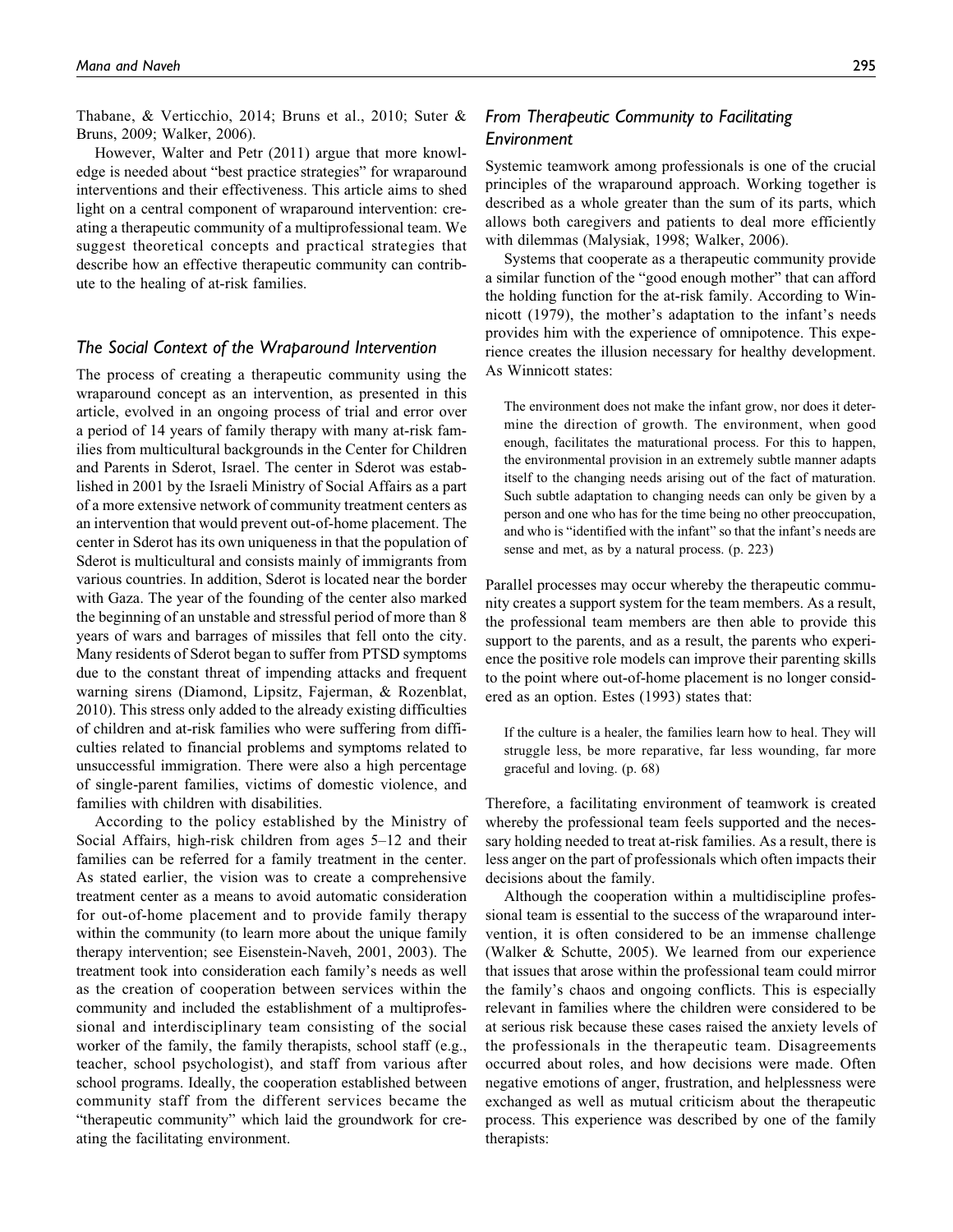Everyone wanted to see immediate improvement in the "problem child": the school, the court, the welfare department as well as the parents who felt helpless. These messages were communicated either overtly or covertly, and this created pressure on the child and me as well as on the family.

Walter and Petr (2011) argue that one of the crucial steps in reaching the goal of effective teamwork is defining roles and tasks of those involved in the therapeutic process. Assigning roles and functions is necessary in order to avoid chaos, duplication of roles and services, as well as competition among the team members. The therapeutic community is not hierarchical. Each participant contributes his or her knowledge and viewpoint, and therefore a more holistic approach needs to be created which in many ways mirrors the multifunctions and input of family members (Bloom, 2014).

We found that the primary key in establishing effective teamwork is in creating clear boundaries, as well as defining clear roles between those who assess the risk level of the children (e.g., social worker, Child Protection Officer (CPO)) and those professionals who are directly involved in the therapeutic intervention (e.g., family therapist, school psychologist). In other words, it needs to be made very clear to the parents who have the ultimate authority to evaluate their functioning.

The role of welfare department is to assess parental functioning and to evaluate the level of risk of the children. The monitoring of the therapeutic process by the welfare department is done through ongoing contact with the family therapists. This is often done in joint meetings with the family, family therapists, and the social worker of the family. The social worker usually receives progress of the child behaviorally and academically from the school counselor or psychologist. In addition, the welfare department is responsible in assisting the family in reducing economic hardships and searching for additional programs that can enhance family functioning or quality of life (employment training opportunities, after-school programs). The role of the family therapist is not to evaluate or judge the family. It is not the responsibility of the therapist to get involved in material/financial support in order to avoid creating a dependency which could easily sabotage the therapeutic aspects of the therapy. Another essential role of the family therapist is to initiate ongoing contact with those involved with the child and the parents. It is necessary to create an infrastructure of feedback with professionals working with the children. Often the symptoms that the children show in school do not disappear as fast as the school would like. The more the school staff develops empathy for the parents by seeing their motivation for change they are less judgmental and become more supportive of the parents. In some ways, a parallel process is created whereby both parents and school staff feel supported by the therapist, and as a result, there is less blaming and more cooperation.

The role of the family therapist within the context of therapy is to create a therapeutic alliance and trust with the family, based on respect and empathy for the parents' point of view. The family therapist needs to be sensitive not to use any authority that could undermine the parents' sense of being able to make their own decisions. This is a very subtle dilemma that often exists with families that have lost their sense of freedom due to the monitoring of their parental abilities.

The classic psychoanalytic literature provides a theoretical basis for the proposed distinction between the role of the welfare department and the role of the family therapist. According to many writers (e.g., Davids, 2002; Wisdom, 1976), there is an essential distinction between the function of maternal and paternal roles. Both the maternal and paternal functions are crucial and complete the developmental process of growth. The good enough mother gives unconditional love which prepares the child for the conditional love of the father, which symbolizes conditional love which is tied to the restrictions and laws of reality (Davids, 2002; Wisdom, 1976).

These theoretical assumptions can be applied to the multiprofessional team approach in treating at-risk families. The therapist constitutes a corrective experience of the unconditional love of the mother and enables the child to prepare for the conditional love of the father which is represented by the welfare department and the child protective services.

It is essential to understand that both roles are necessary for emotional development and there exists a mutual interdependence between them. Without a corrective experience of unconditional love, the meeting of the parent with the rules as well as the demands of reality presented by the welfare authorities is likely to revive the initial trauma of their childhood (Walker, 2013). If the parents fail in dealing with the rules and expectations made on them by society (school, welfare), they can regress and withdraw into a symbiotic relationship with the therapist and not fulfill their duties and obligations (Greenspan, 1982).

However, the trust that evolves between the family and the family therapist can potentially create a situation whereby the therapist is exposed to the various difficulties and vulnerabilities of the parents that they do not openly share and admit to with the welfare department. Ethical dilemmas may arise whether this information can be used to formulate decisions about family. In cases where there are neglect and abuse, it is difficult to draw a clear boundary between clinically evaluating the situation and judging the situation. In many ways, the family and the family therapist are in "a catch 22 situation" whereby it is necessary to expose the risk factors to heal them, and at the same time, this is the crucial information that can undermine the therapeutic process. To avoid a situation whereby the therapist feels trapped within this ethical dilemma, a clear contract between the therapist, the family, and the social worker needs to be created where this issue is discussed and agreed. Clear boundaries need to be defined as to when information that endangers the well-being of the child needs to be reported to the welfare worker as well as taking into consideration issues of safeguarding the confidentiality of the "clients."

An additional critical reason to define the boundaries between the roles of the professional team is the tendency of families that are considered to be at "high risk" to lack emotional differentiation and as a result, they easily "suck in" the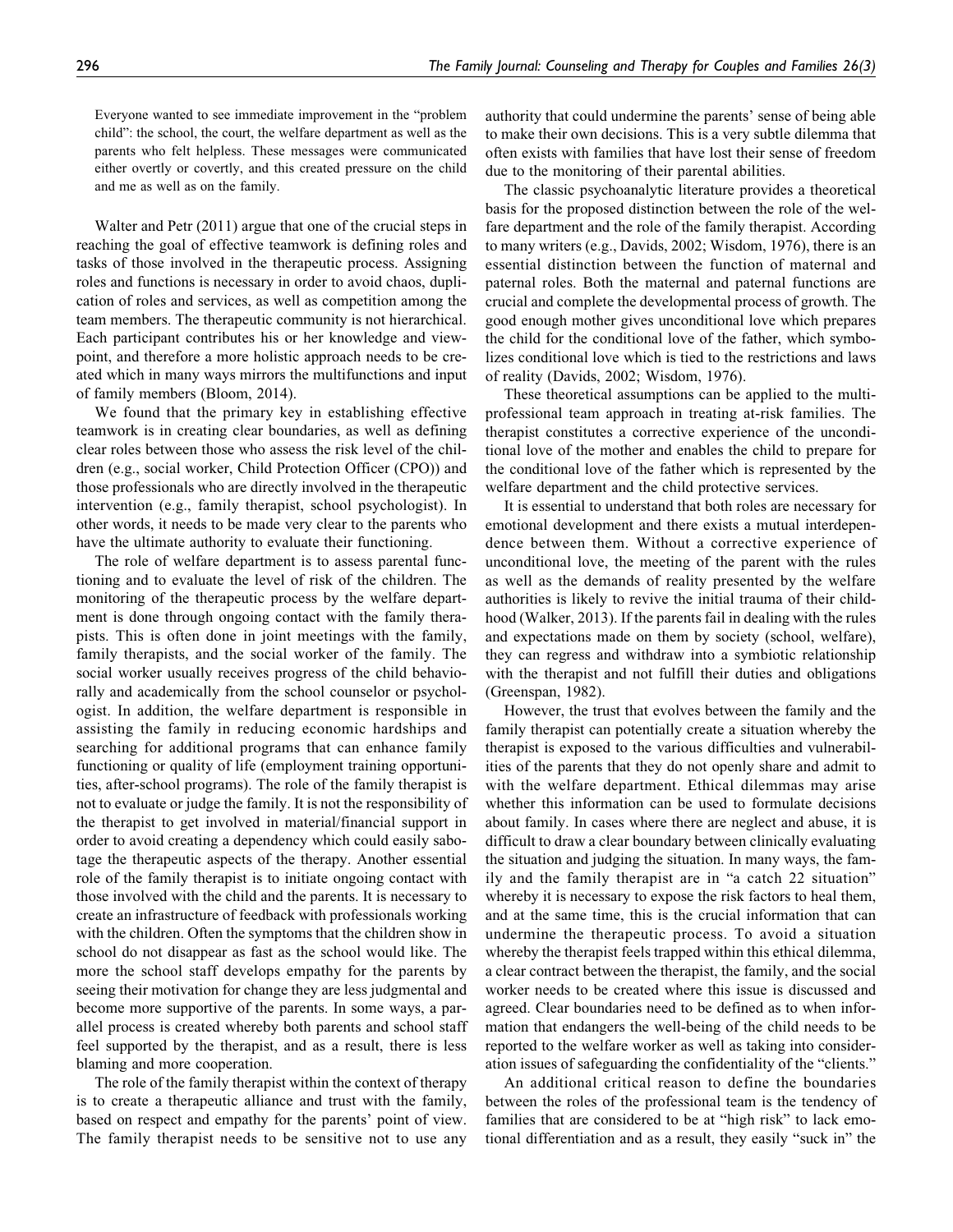professionals who may also lack clear boundaries, into their dynamics. In these cases, we can see parallel processes that occur between family members and those involved in treating the family. The relationship will be characterized by coalitions, overidentification, blurred boundaries, and chaos as well as being overwhelmed with feelings of aggression, despair, and depression (Minuchin, 1991). Sometimes, we notice that the complex and conflict-ridden relationships among the therapeutic staff stem from the family's dynamics of splitting between the "bad guys" (the professionals who are in charge of parental monitoring functioning) and the "good guys" (the family therapist who is supportive emotionally).

Klein (1948) addresses the concept of rigid splitting between the "good object" and the "bad object." According to Klein, the schizoid split is an early stage of development in which the baby is unable to distinguish between fantasy and reality and feels that his or her feelings and his or her fantasies make an actual impact on the situation or reality. When the child loves, he or she protects and strengthens the beloved object, and when the child hates, it is destructive and dangerous to its environment. The child feels omnipotent toward its environment. At this stage of development, the ability to accept that the mother is both the source of hunger and satiety is intolerable, and therefore the "splitting" of the bad and good mother is used to soothe frustration that is created.

In our work, we have experienced how the projective identification process of splitting makes a powerful impact on the cooperative effort of both social workers and the family therapists. An example would be a family therapist who wants to be perceived as "good" and ignores information such as abusive behavior that needs to be reported by law to the welfare department. This reinforces the split by creating a covert coalition with the family by not reporting this information to the "bad" guys, in this case, the welfare department. Another example is when the family therapist also perceives the social worker as withholding resources or being too harshly judgmental.

On the other hand, a social worker who wants to be released from the "bad guy" role might express criticism toward the family therapist either overtly when in joint meetings or covertly when she or he meets with the family.

The members of the professional team need to be aware that both roles are required: The maternal figure that nurtures and contains as well as the paternal figure that confronts makes demands as well as creates frustrating ones. By understanding these complexities, the therapeutic team can prepare itself to deal with these issues as a given as opposed to experiencing fragmentation through rescue fantasies or competitive feelings. The team becomes a positive role model of how complicated feelings can be integrated as opposed to being expressed in a way where the families are perceived to be inadequate or harmful to their children. This awareness, as well as direct communication and mutual respect, is necessary to heal the family as it enables a healthy developmental process to occur in order to deal with the demands of reality without feelings of being persecuted and neglected.

Before concluding, we would like to illuminate the importance of the therapeutic contract.

## Creating a Therapeutic Contract

A therapeutic contract needs to be created between the social worker, the family therapist, and the parents. The agreement requires including a precise definition of roles as well as defining mutual expectations with the purpose of working out the difficulties described above. The contract needs to include the following aspects:

- A. The family court, as well as the welfare department, needs to allow the family to go through a rehabilitation process without the interference of any legal procedures. In cases where there is already a legal procedure in process, all decisions involving removal of the children from home need to be placed on hold during the period of the therapy in order to allow treatment to occur without a looming threat. The family is made aware that if there are new reports of child abuse or neglect during this period these need to be reported according to the law.
- B. A specific period is established in order to evaluate the progress of the therapy and its impact on change. During this time frame, more informal meetings are held with other professionals (e.g., from school) as well as periodic contact with the social worker.
- C. Clear criteria that are defined that will evaluate whether the children continue to be at risk. The requirements need to be concrete and documented (e.g., school attendances measured by how many absences are allowed, following through on medical treatment, regular meetings with the family therapist). It is essential that the criteria be realistic enough for the parents to follow through on. For example, you cannot require parents, as part of the contract, to influence academic functioning or the mental condition of the child. It is also important that parents will perceive the criteria as relevant to the best interests of their child/children. Reasonable requirements could reduce fantasies of persecution, feelings of victimization, and a sense of helplessness of the parents. The purpose of setting the criteria also gives the parents a way of doing a self-assessment of their abilities to parent and therefore enables them to make choices about whether they can provide adequately for their children.
- D. Family therapy is offered to the family as a means of helping parents improve their ability to parent and nurture in order to prevent out-of-home placement. It needs to be emphasized that the family therapy is not a tool to do a formal evaluation of parental competence. It needs to be made clear to the family that there are specialists who are trained to do this and they will be referred to the welfare department if required.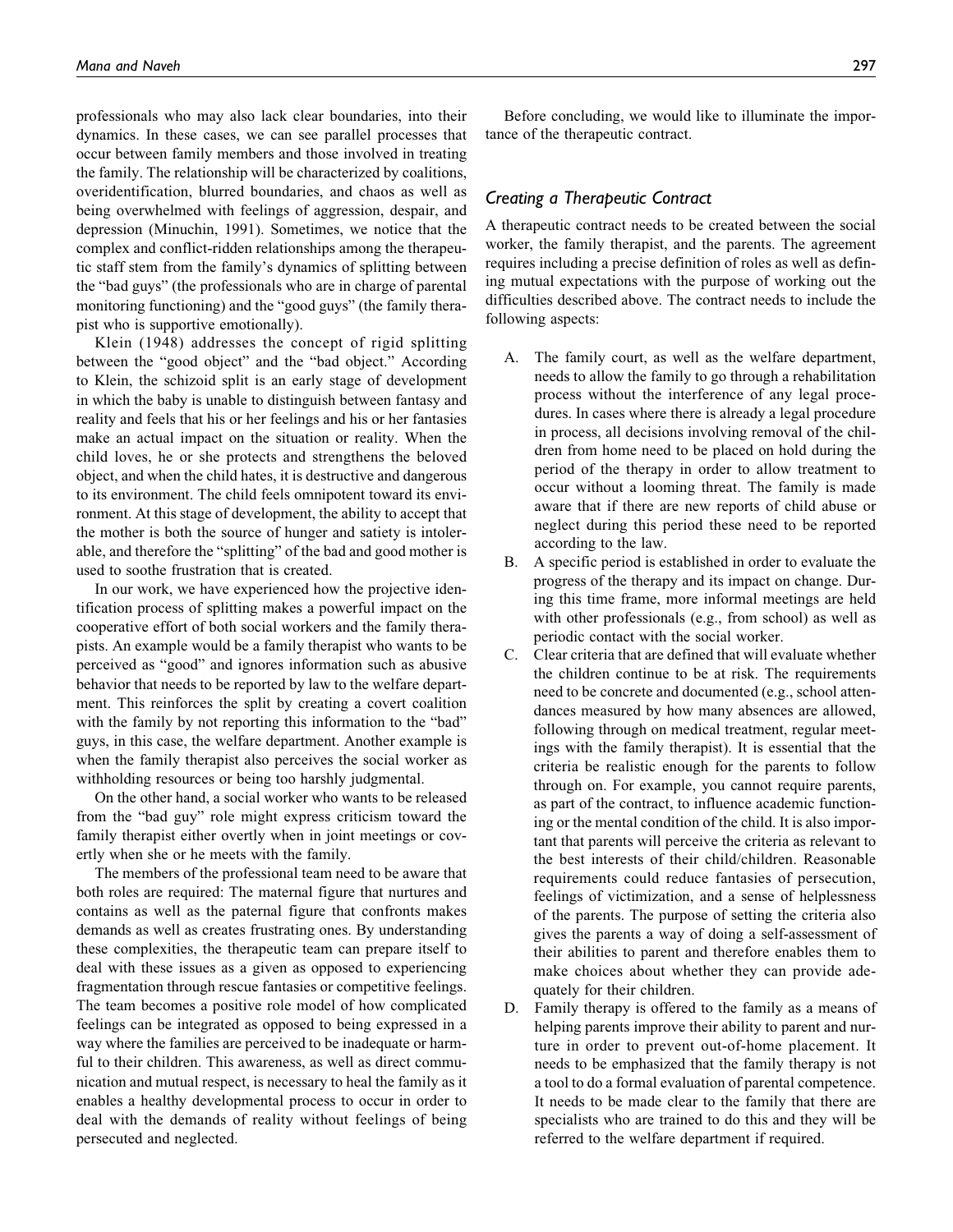E. A clear boundary needs to be made explicit to the family about the difference between the roles of welfare department (social worker, child protection officer) and the family therapists' role. To go through a process of change, the family needs to develop enough trust in the therapists to share difficulties and vulnerabilities without feeling a potential violation of their privacy. The parents will first review all information that will be shared and they have the option of excluding information except in cases where the child is considered to be at risk by definition of the law. The parents must also be made aware of the fact that nonattendance of the therapy will also be reported.

Various strategies can be used to clarify the goals of treatment during the first meeting between the family and the therapeutic team. A recommended procedure is that the family therapist raises various questions to the welfare worker in the presence of the family. That is why are you referring the family to therapy? What are your expectations? How will you know that the expectations are fulfilled? What are the changes that you would like to see in the family? How do you expect the mother/father to function differently at the end of the treatment? What will happen to the family if there is no change? These questions make it possible to refine the criteria for success by making them concrete and clear to both the family and the professional staff. Even during the treatment, in situations where therapeutic goals and sanctions need to be reinforced, one can reintroduce the presence of the social worker through placing an empty chair in the room and ask the parents what they think the position of the social worker would be in certain situations. In this way, the role of the family therapist is protected, and the parents need to take responsibility for understanding the consequences of their behavior.

For example, in a single parent family, the mother was not able to function as an authority figure for her teenage daughter. The daughter was often truant from school, would hang out with older boys and was also suspected of drug abuse and being sexually exploited. In the first meeting of the therapeutic team, the family therapy was introduced by the social worker as the last opportunity before considering out-of-home placement. The therapist turned to the mother and said, "The welfare department threatens to remove your daughter from the home if there is no improvement in her selfharming behavior. Consult with your daughter and decide what the two of you would like to do with this possibility. Maybe you can convince the social worker not to use out-of-home placement as a solution. Ask the social worker if there are other options to help your daughter without taking her out of the home. (Domani, verbally quoted 2012)

In many cases, we found that the contract is crucial as the first step in building the trust of parents in the family therapist and enables a better start in the family therapy process.

For example: In the first meeting held with the family, the parents came with their three children. At the beginning of the session, the

children refused to talk and answer questions posed by the therapist. They were still and avoided eye contact with the therapist. After several minutes of silence, the father told them, "it's okay. You can talk to her. She told the welfare authorities that she would not share any information from our sessions unless we see it first. I trust her. You can talk." After the children received approval from the father, they were willing to cooperate.

To conclude, in this article, we tried to share several insights and therapeutic strategies that were formulated in a process of trial and error in the treatment of many at-risk families. The approach's primary objective is to give families a new loving experience. Feeling "lovable" leads to being "love able." Our main goal was to emphasize the important role of the therapeutic community as a facilitating environment in order to achieve a sense of feeling loved. We show how wraparound interventions give families this opportunity by acknowledging that to successfully provide this experience the therapeutic community must itself embody this experience. In the same way, one discusses in individual therapy the corrective experience as the therapeutic process that heals, it is also relevant when the therapeutic community provides this as an experience. In an interview with Oprah Winfrey in 2009, Maya Angelou said: "I've learned that people will forget what you said, people will forget what you did, but people will never forget how you made them feel." It is important to remember that even though no intervention can offer "magical solutions" for out-of-home placement, supplying the family a facilitating environment has a significant impact and effectiveness in the family rehabilitation process.

## Authors' Note

Parts of this article were originally included and published in Hebrew in the electronic journal: Hebrew Psychology. [www.hebpsy.net](http://www.hebpsy.net) 9/4/17 and Mifgash. Journal of Social-Educational Work. Vol. 24, no.43. June 2016. "A Model of family-system intervention for high risk families."

## Declaration of Conflicting Interests

The author(s) declared no potential conflicts of interest with respect to the research, authorship, and/or publication of this article.

## Funding

The author(s) received no financial support for the research, authorship, and/or publication of this article.

## ORCID iD

Adi Mana <http://orcid.org/0000-0001-7733-7937>

#### References

- Berger, L. M., Bruch, S. K., Johnson, E. I., James, S., & Rubin, D. (2009). Estimating the "impact" of out-of-home placement on child well-being: Approaching the problem of selection bias. Child Development, 80, 1856–1876.
- Bloom, S. L. (2014). The Sanctuary model: Rebooting the organizational operating system in group care settings. In R. M. Reece, R. E. Hanson, & J. Sargent (Eds.), Treatment of child abuse: Common